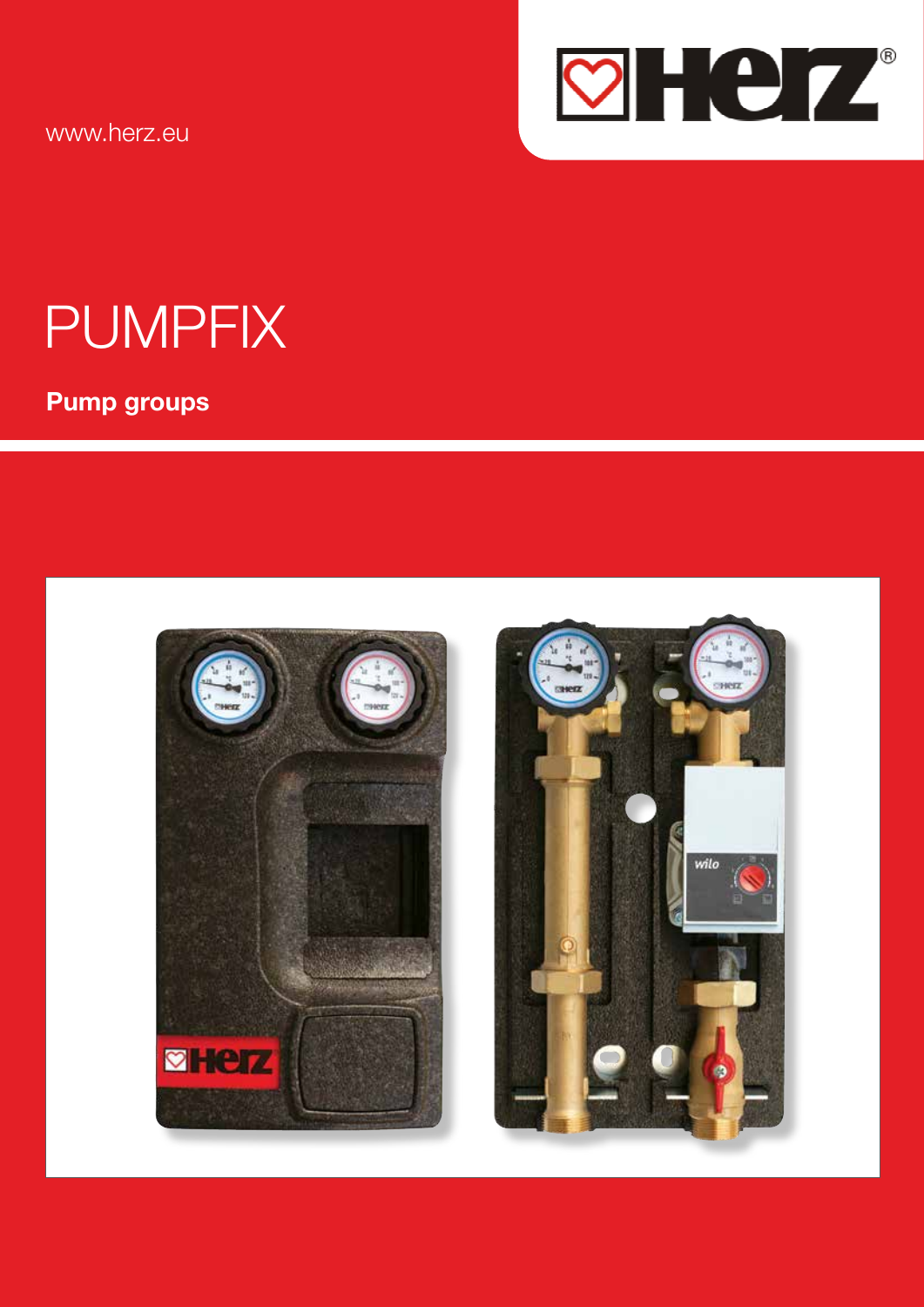



## PUMPFIX Pump groups

HERZ boiler groups of the series "PUMPFIX" are compact system components with isolation, safety valves, control and regulating equipment for connecting power and supply circuits in building services technology. Depending on the application requirements, HERZ PUMPFIX pump groups consist of heating circulation pumps from different manufacturers and various levels of efficiency, isolating valves, temperature gauges, backflow preventer, spacer, control valves, mixing valves with manual adjustment and 3-point actuator, safety valve, and air vent.



#### **<sup>2</sup> PUMPFIX DIRECT**

Pump group for direct heating or direct connection between the boiler and water cylinders.

Components:

- Thermometer isolating ball valves (0 - 120 °C)
- With or without electronic circulation pump
- Spacer with check valve
- Connecting part with isolation valve
- With thermal insulation
- Spacing between supply and return: 125 mm

| <b>DN</b> | kvs. | Order number |   | <b>kvs</b> | Order number |
|-----------|------|--------------|---|------------|--------------|
| 20        | 4,3  | 14514 11     |   | 4          | 1451407      |
| 25        | 5,8  | 1451025      |   |            |              |
| 32        | 8,7  | 1451421      |   |            |              |
| 20        | 4,3  | 1451412      |   |            |              |
| 25        | 5,8  | 1451026      | 4 |            | 1451408      |
| 32        | 8,7  | 1451422      |   |            |              |
|           |      |              |   |            |              |



#### **E PUMPFIX CONSTANT**

Pump groups for mechanical controlling of the heating circuit.

Components:

- Thermometer isolating ball valves (0 - 120 °C)
- With or without electronic circulation pump
- Spacer with check valve
- Mixing valve with thermostatic head and contact sensor
- With thermal insulation
- Spacing between supply and return: 125 mm

| kvs | Order number |
|-----|--------------|
|     | 1451407      |
|     | 1451408      |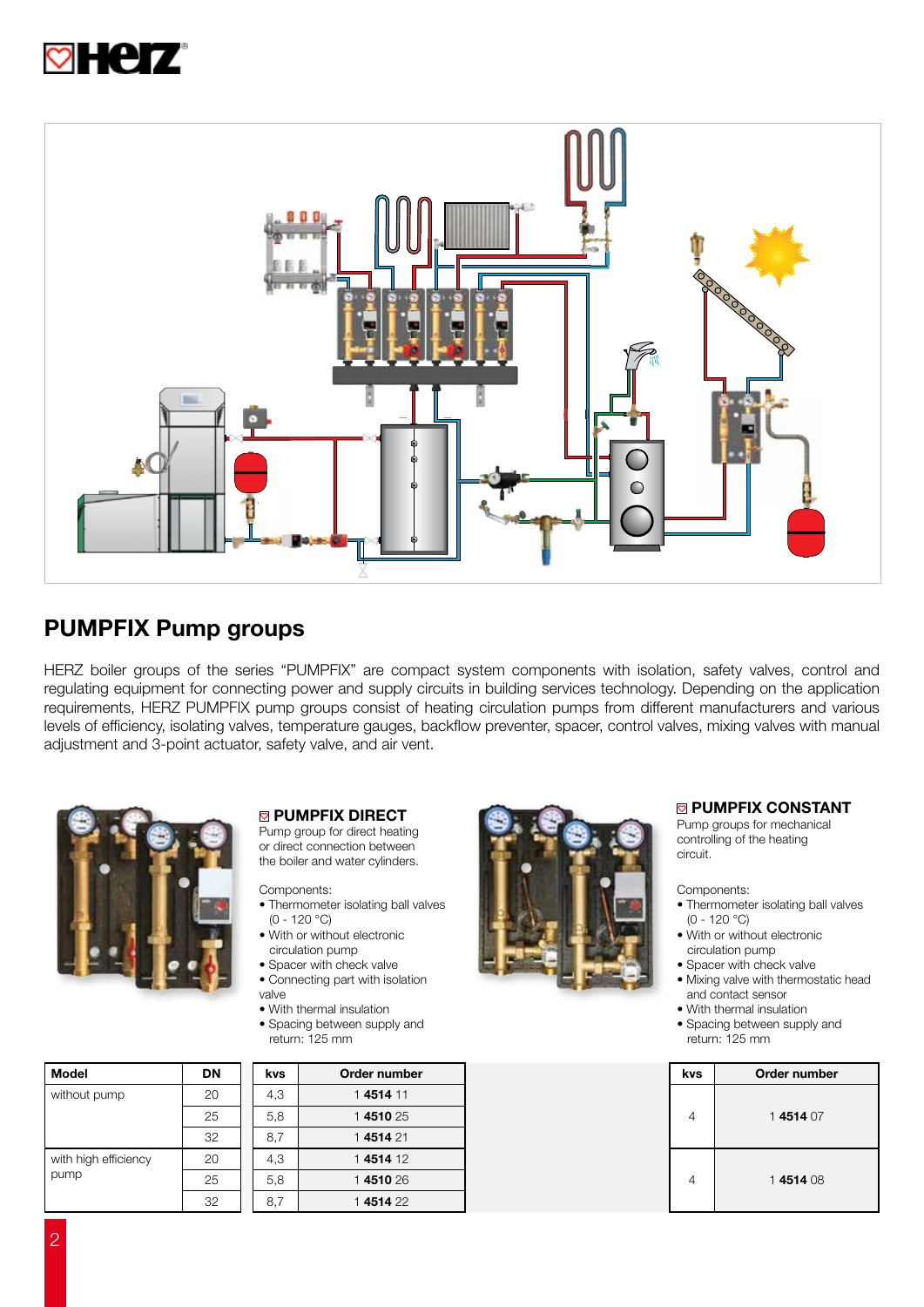



#### **<sup>2</sup>** PUMPFIX MIX

Pump group for electrical controlling of the heating circuit.

Components:

- Thermometer isolating ball valves  $(0 - 120 °C)$
- Overflow valve (Accessory) • With or without electronic circulation pump
- Spacer with check valve
- 3-ways-mixing valve with bypass (DN25)
- Actuating drive for 3-point control
- With thermal insulation
- Spacing between supply and return: 125 mm



#### **EX PUMPFIX SOLAR**

Pump group for solar systems.

#### Components:

- Thermometer isolating ball valves with check valve (0 - 150 °C)
- With or without electronic circulation pump
- Expansion vessel connection • PICV 4 - 24 l/min
- With sight glass and draining
- Spacer with venting
- 
- Incl. safety valve 6 bar and manometer
- With thermal insulation

| <b>Model</b>         | <b>DN</b> | kvs | Order number |
|----------------------|-----------|-----|--------------|
| without pump         | 20        | 4   | 1451414      |
|                      | 20        | 6,3 | 1451415      |
|                      | 25        | 4   | 1451144      |
|                      | 25        | 6,3 | 1451145      |
|                      | 25        | 10  | 1451146      |
|                      | 32        | 10  | 1451424      |
|                      | 32        | 16  | 1451425      |
| with high efficiency | 20        | 4   | 1451416      |
| pump                 | 20        | 6,3 | 1451417      |
|                      | 25        | 4   | 1451147      |
|                      | 25        | 6,3 | 1451148      |
|                      | 25        | 10  | 1451149      |
|                      | 32        | 10  | 1451426      |
|                      | 32        | 16  | 1451427      |

| <b>DN</b> | Order number |  |  |  |
|-----------|--------------|--|--|--|
| 20        | 1451302      |  |  |  |
| 20        | 1451312      |  |  |  |

#### **<b><sup>■</sup>** PUMPFIX distributor

of sheet steel with two-chamber system, incl. fastening material and thermal insulation.

|                   | <b>Model</b>      | <b>DN</b> | Order number | <b>DN</b> | Order number |
|-------------------|-------------------|-----------|--------------|-----------|--------------|
|                   | for 2 pump groups |           | 1450111      |           | 1450130      |
|                   | for 3 pump groups |           | 1450112      |           | 1450131      |
| .<br>$\mathbf{u}$ | for 4 pump groups | 25        | 1450113      | 32        | 4501 32      |
| 8 B               | for 5 pump groups |           | 1450114      |           | 4501 33      |
| --                |                   |           | ______       |           |              |

Hez

ा

PANTI